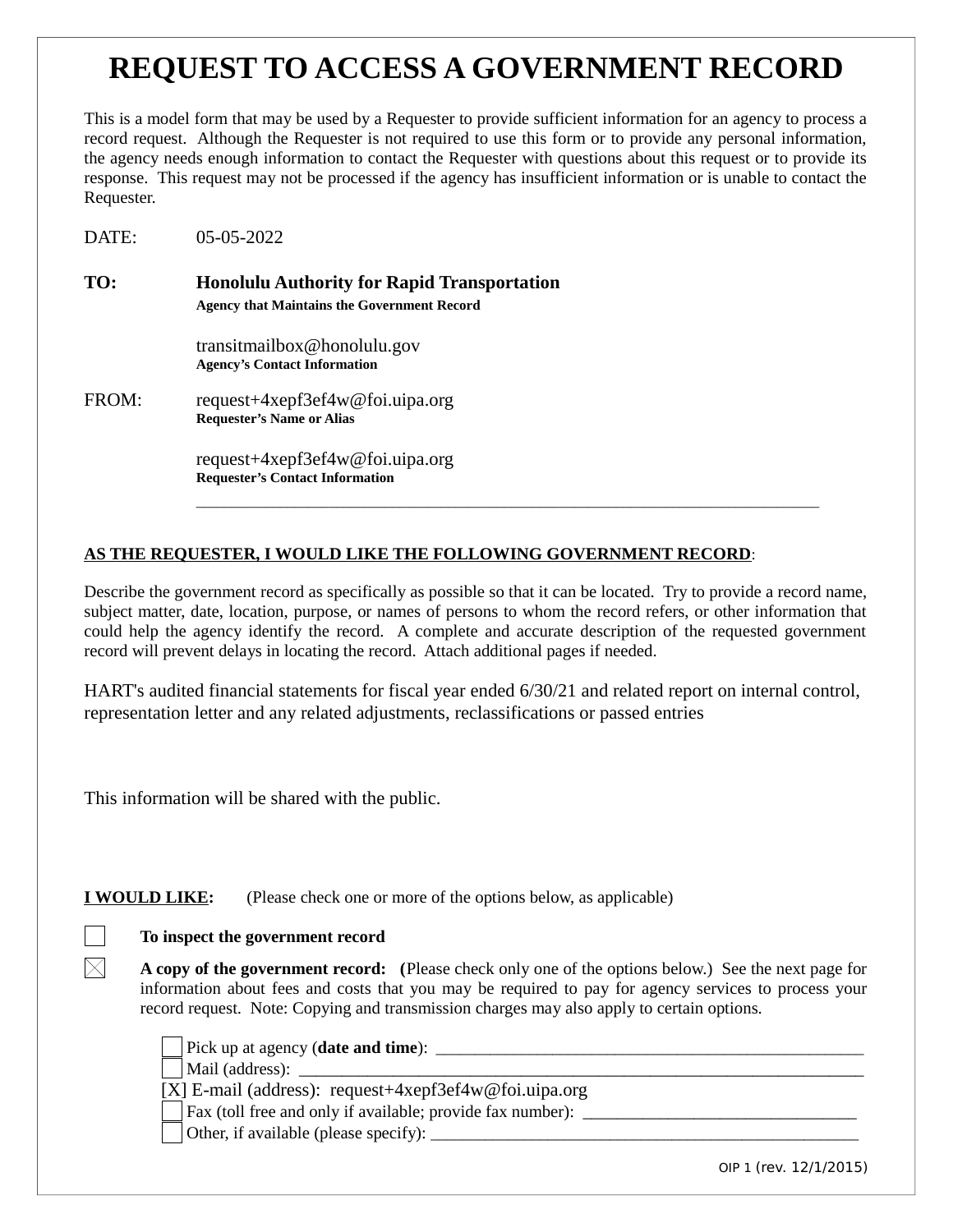If the agency maintains the records in a form other than paper, please advise in which **format you would prefer to have the record**.

 $\boxtimes$  Electronic  $\Box$  Audio  $\Box$  Other (please specify):

[X] Check this box if you are attaching a request for waiver of fees in the public interest (See waiver information on next page).

## **FEES FOR PROCESSING PUBLIC RECORD REQUESTS**

You may be charged fees for the services that the agency must perform when processing your request for public records, including fees for making photocopies and other lawful fees. **The first \$30 of fees charged for searching for a record, reviewing, and segregating will not be charged to you. Any amount over \$30 will be charged to you.** Fees are as follows:

| Search for a Record                | \$2.50 for 15 minutes |
|------------------------------------|-----------------------|
| Review and Segregation of a Record | \$5.00 for 15 minutes |

Generally, no search, review, and segregation fees may be charged if you are making a request for personal records that are about you.

## **WAIVER OF FEES IN THE PUBLIC INTEREST**

As an alternative to the \$30 fee waiver (not in addition to), the agency may waive the first \$60 of fees for searching for, reviewing and segregating records when the waiver would serve the public interest. If you wish to apply for a waiver of fees in the public interest, you must attach to this request a statement of facts, including your identity as the requester, to show how the waiver of fees would serve the public interest. The criteria for this waiver, found at section 2-71-32, Hawaii Administrative Rules, are

- (1) The requested record pertains to the operations or activities of an agency;
- (2) The record is not readily available in the public domain; and
- (3) The requester has the primary intention and the actual ability to widely disseminate information from the government record to the public at large.

### **COSTS**

 $\bowtie$ 

The Agency may charge you any other lawful fees and the costs to copy and deliver your personal or public record request.

### **AGENCY RESPONSE TO YOUR REQUEST FOR ACCESS**

The agency to which you addressed your request must respond within a set time period. The agency will normally respond to you within 10 business days from the date it receives your request; however, in *extenuating circumstances,* the agency must respond within 20 business days from the date of your request. If you have questions about the response time or the records being sought, you should first contact the agency and request to consult with the agency's UIPA contact person.

**Please note that the Office of Information Practices (OIP) does not maintain the records of other agencies and a requester must seek records directly from the agency**. If the agency denies or fails to respond to your written request for records or if you have other questions regarding compliance with the UIPA, then you may contact OIP at 808-586-1400, [oip@hawaii.gov,](mailto:oip@hawaii.gov) or 250 South Hotel Street, Suite 107, Honolulu, Hawaii 96813.

### **REQUESTER'S RESPONSIBILITIES**

You have certain responsibilities under section 2-71-16, Hawaii Administrative Rules, which include making arrangements to inspect and copy records, providing further clarification or description of the requested record as